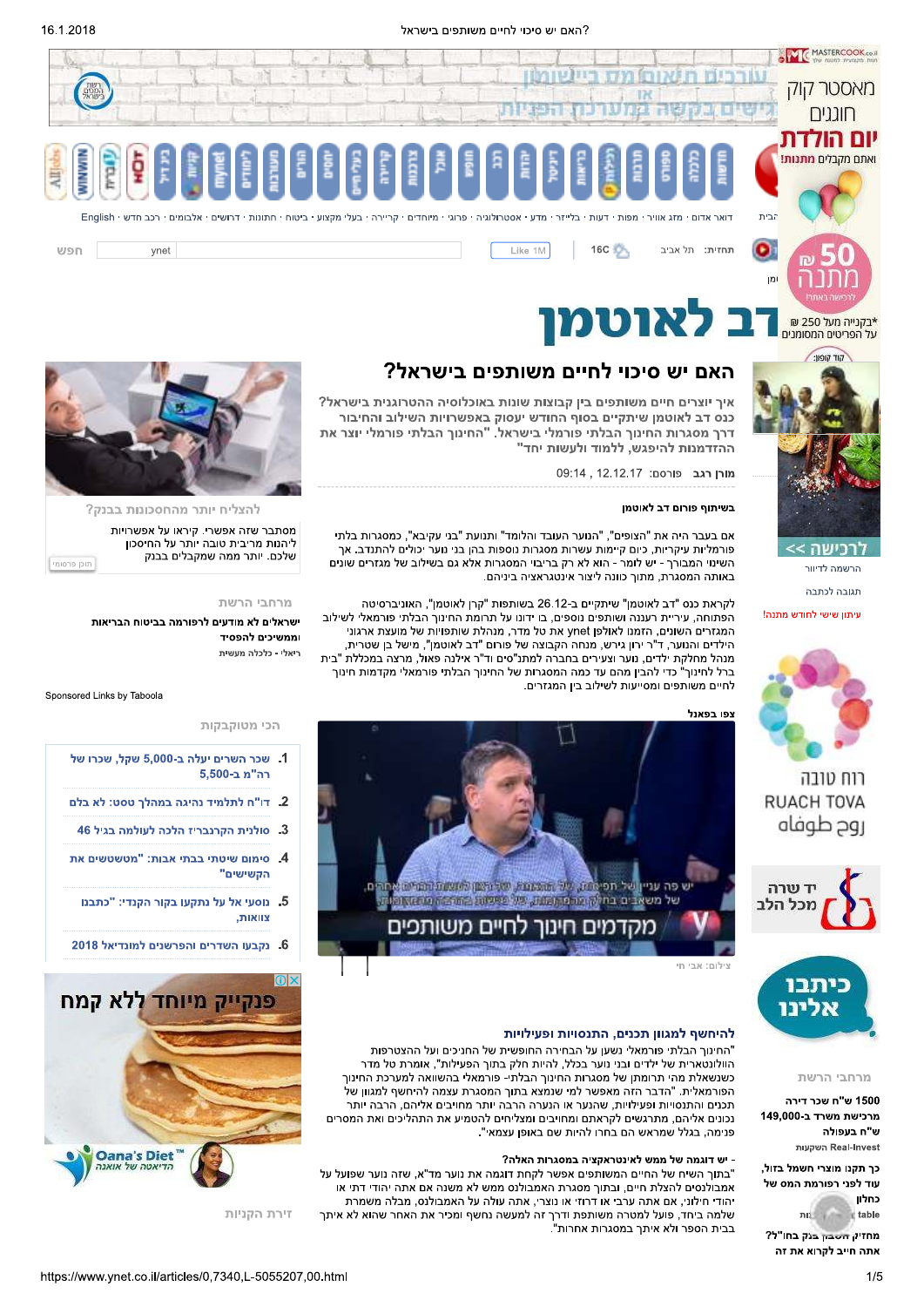ט<mark>רו</mark>וארית הריתלודי<mark>א זולה.</mark>

באמצ<mark>עות הסמא</mark>רטפון של…

<del>י האדום הפסידת היגרות</del> או

\*בקנייה מעל 250 ₪

על הפריטים המסומנים

**FILL LIGHT** 

SAVE50

m

GadgetEans

שלכם

Spor

ספת נוער ברוחב וחצי אורטופדית 990 ₪+כרית ראש<br>ייטופדית 990 ₪+כרית ראש



ידיעות אחרונות- מהדורת סופ"ש לחודש מתנה! לפרטים נוספים >>

המלונות הכי שווים ביעדים הכי " חמים! הזמינו עכשיו >>

בתנור אפיה בנוי מולטיסיסטם 8 תוכניות עם טורבו אקטיבי



<u>הדש מימון vnet הלוואה....</u> 80,000₪ אונליין עד

לפרטים נוספים >>

לרכישה >>

 $n$ ודעה

<u>.... פותחים שנה עם עד 30%....</u> הנחה בביטוח המקיף לרכב! .<br>לקבלת הצעה >>

alany an 400 n ton... במחירי מבצע שאסור לפספס!

<< <sub>אונו</sub> עכשיו



מרחבי הרשת

מי הנהגים שמקבלים מהיום 1.500 ₪ הנחה באגרה השנתית? non INsite

> 5 טיפים להשקיע כסף נזיל .<br>מינור דוע

Sponsored Links by Taboola



.<br>בתוך האמבולנס ממש לא משנה אם אתה יהודי דתי או יהודי חילוני, אם אתה ערבי או דרוזי או נוצרי" (צילום: רועי עידן)

# $\odot$   $\times$

### ג'ק קובה גרבוני קומפרשן

מפחיתים כאבי עמידה, מפחיתים כאבי ורידים וממריצים את מחזור הדם. אידיאלי לטיסות Jack Kuba



מישל בן שטרית מביא דוגמה נוספת: מ"מרכז ווהלין". "זה מועדון מוזיקלי לנוער, ואנחנו מפגישים בו אוכלוסיות שונות, כל אחד מביא את הזהות שלו, את הניסיון שלו, את הידע שלו". מישל מספר כי בני הנוער הקימו יחד הרכב מוזיקלי, ולדבריו, ש לכך השפעה מאוד גדולה, משום שכל אחד מהצעירים מציג עצמו בפני חבריו ומעביר את המסר שלו - "מסר שאפשר ביחד. קורים דברים מדהימים בתהליך הזה".

"אני חושב שדבר נוסף שייחודי לחינוך הבלתי פורמאלי זה המרחב הקהילתי המשותף", מוסיף בן שטרית. "בבית הספר מה שקורה בדרך כלל שהם נפרדים - דתיים, חילונים, ערבים, יהודים, חרדים, ופתאום במרחב הקהילתי המשותף שאתה גר יחד בשכנות משותפת, יש לך אפשרות ממש ממש להפגיש אחד את השני מתוך מקום של שוויון וערכים משותפים".

### -איך דו קיום בא לידי ביטוי ביום יום?

ד"ר אילנה פאול מציינת שאפשר לראות את הדו קיום מתרחש בפועל באוניברסיטאות: "באקדמיה כאשר סטודנטים מגיעים - שם זו ההזדמנות שלהם להיפגש, ללמוד ביחד ולעשות יחד". לדבריה, יש יוזמה להפגיש סטודנטים שלא ישבו רק אחד ליד השני אלא יפעלו יחד אחד .<br>עם השני, יטיילו יחד ויכירו האחד את השני. "יש לזה תרומה מאוד משמעותית על החינוך שלהם ועל האופן שבו הם רואים את החברה".



יהודים וערבים, חילונים ודתיים. האוניברסיטה או המכללה זו ההזדמנות הראשונה שלהם להיפגש, ללמוד ביחד ולעשות יחד. (צילום: shutterstock)

### ברמה מערכתית, מה ארגון חינוכי צריך לקחת בחשבון כשהוא מתמודד עם העניין הזה של דו-היום?

.<br>מישל: "אני חושב שארגון קודם כל צריך להגדיר שהוא מאמין בזה, ושזה ערך מרכזי אצלו. דבר שני הוא צריך לייצר מחויבות מאוד גדולה של כל בעלי התפקידים בארגון לטובת סיכוי של חיים משותפים כי זה לא פשוט. ודבר שלישי הוא צריך להשקיע משאבים. אם רוצים לקיים הלכה למעשה פעילות משותפת של בני נוער, צריך להשקיע משאבים מאוד גדולים".

ד"ר ירון גירש, מנחה הקבוצה של פורום "דב לאוטמן" מספר שכדי לקדם את הנושא הוקמה קבוצת עבודה בת 35 משתתפים ממקומות שונים בשדה החינוך הבלתי פורמאלי, במטרה .<br>לבחון דרכי פעולה לחיים משותפים. "במשר כמה חודשים נפגשנו פעם בכמה שבועות בשביל לברר בינינו שיתוף בין אידיאולוגיות ותפיסות שונות, מתוך מחויבות ואמונה גדולה בחינוך הבלתי פורמאלי שהוא יכול בשיתוף עם גורמים אחרים לעשות שינוי אמיתי בחברה הישראלית".

"מה שעוד מעניין בעניין הזה הוא שאנחנו יושבים פה קבוצה של ארבעה יהודים", מוסיפה ד"ר אילנה פאול לקראת סיום, "אבל הרעב הזה לתוכניות הללו ולמפגשים הללו קיימים גם בחברה .<br>הערבית ובחברה הדתית. יש שם רצון עז לקבל תוכניות ולהיפגש".



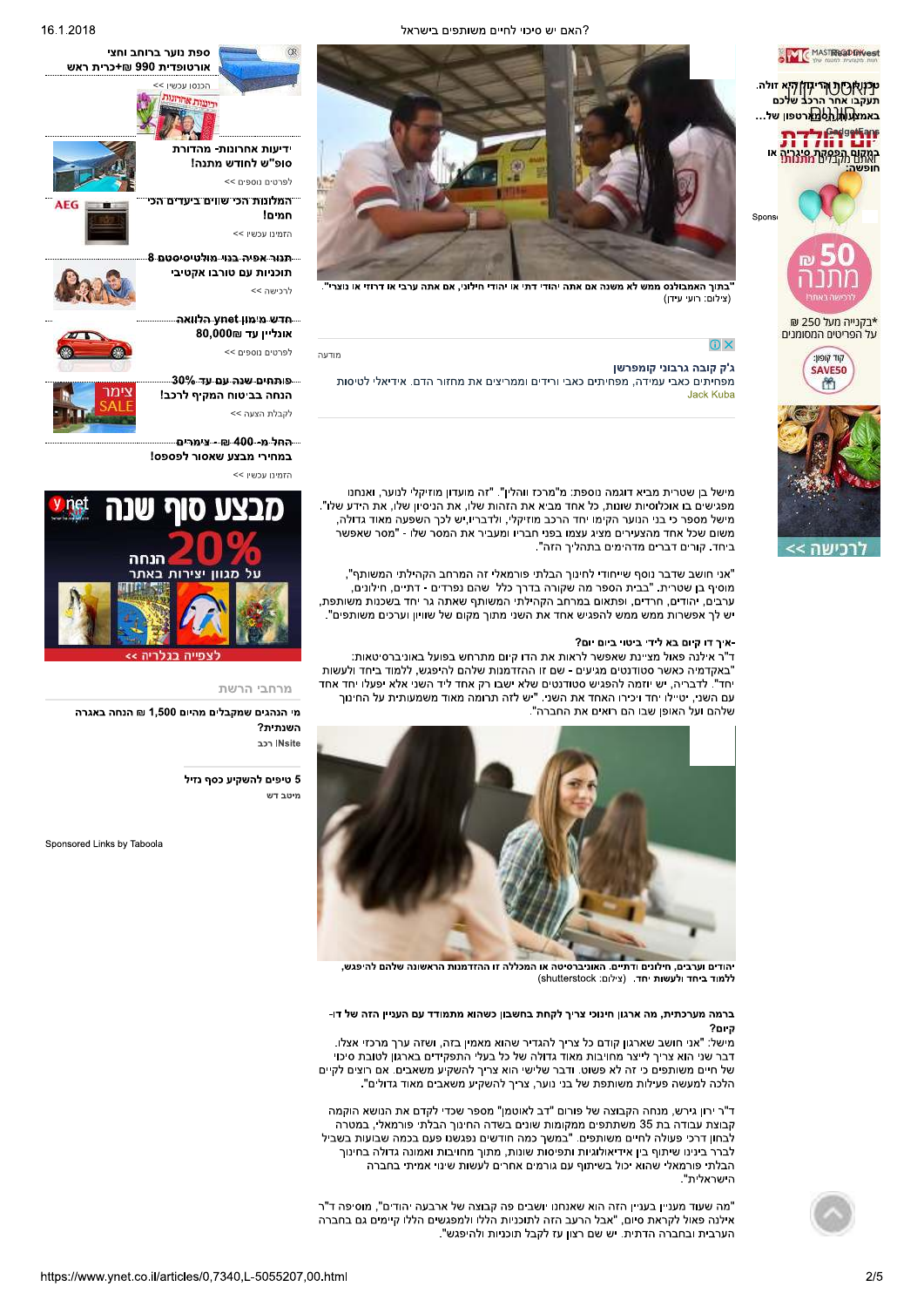בשיתוף פורום דב לאוטמן

ME MASTERCOOK.co.

מאסטר קוק

חונגים

יום הולדת ואחם מקרלים מתנות!

\*בקנייה מעל 250 ₪

על הפריטים המסומנים

**FILL LIGHT** 

SAVE50

凿

<u>מצאתם טעות בכתבה? כתבו לנו</u>



הרשמה לניוזלטר עיתון שישי לחודש מתנה! שתף ב-שלחו כתבה שתף ב-כנס דב לאוטמן חינוך תגיות:

כתבות נוספות

הבן שנורה במצב אנוש, האב: "היורה נשמה טובה"

שקריו של ראש הממשלה מעולם לא היו מרתיחים יותר הארץ

> יש לי ⊞100,000 - איפה הכי כדאי להשקיע? TheMarker

מתעניינים גם בפיזיקה וגם בפילוסופיה? הכירו את התלמידים שלומדים יותר ynet

פרסמה תמונה של בתה וחטפה שיימינג: "העור כהה מדי"

לא לפנסיונרים בלבד: הילדים חוזרים למגרש הטניס של פלמחים

מעניין אותך לקרוא על מעורבות?

לקבלת עדכונים על כתבות חדשות

לחץ/י כאן Powered by Jeeng

Promoted Links by Taboola

 $\overline{0}$  $n$ מענק ליורשי ניצולי שואה שעבדו בגטאות בהונגריה וטרנסניסטריה. ברר זכאותך עכשיו! SNP שוברים את שוק הויטמינים .<br>כל התוספים החיוניים בפיקוח משרד הבריאות, מחירים של חו"ל ומשלוח עד הבית V-Care ביו גאיה - מוצרי בריאות ויטמינים, תוספי תזונה ודרמוקוסמטיקה במחירים ללא תחרות ומשלוח עד הבית www.biogaya.co.il לכתבה זו התפרסמו 19 תגובות ב-18 דיונים פתיחת כל התגובות

תגובה חדשה

הצג: | מהסוף להתחלה

18. אי אפשר לחיות עם דתיים. בסופו של יום תמיד "צריך להתחשב בהם". (לת) אין בהם סובלנות (12.12.17)

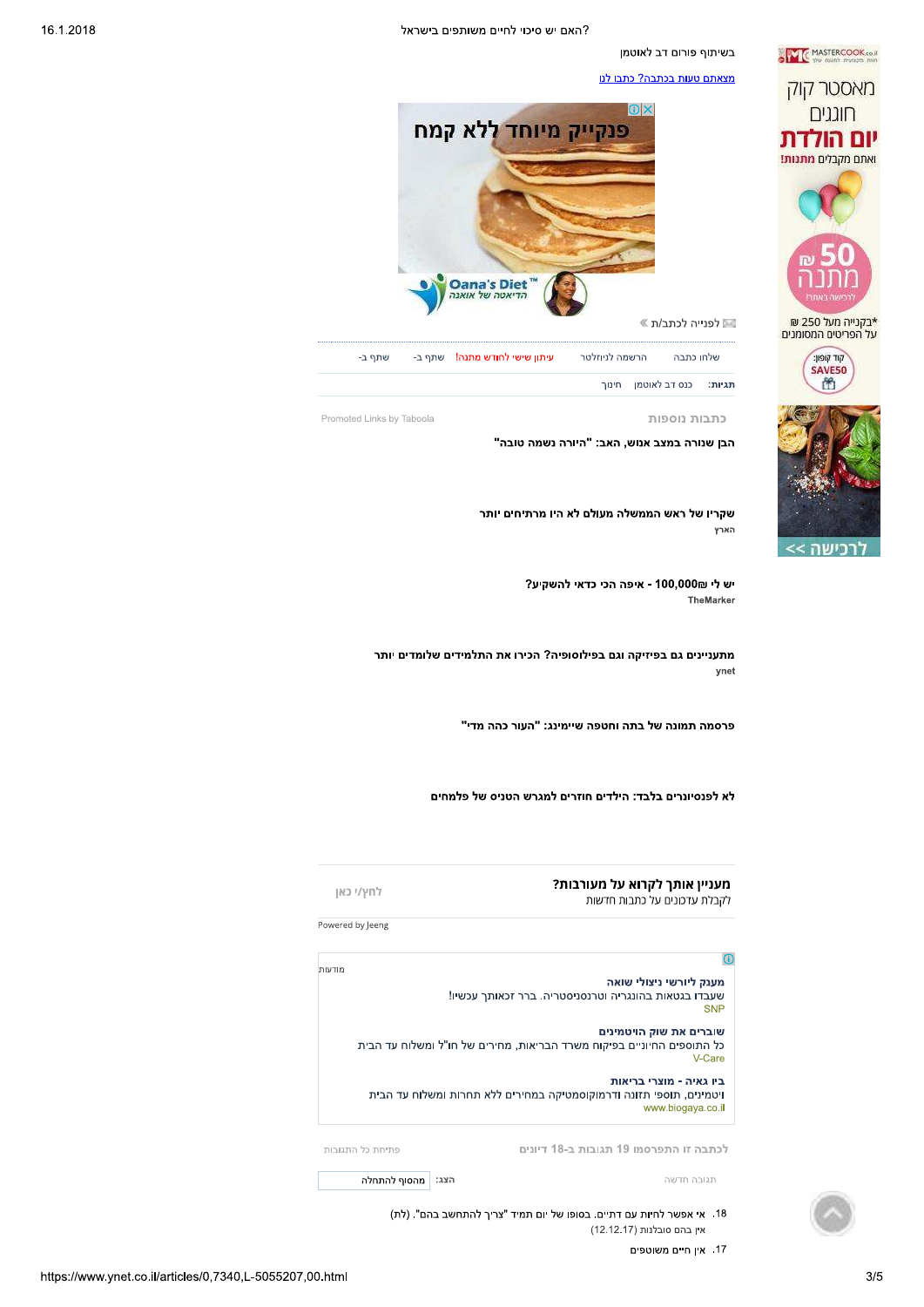נןעם, אשקלון (12.12.17)

MASTERCOOK.co.

מאסטר קוק

חונגים

יום הולדת

ואתם מקבלים **מתנות!** 

\*בקנייה מעל 250 ₪ על הפריטים המסומנים

> **FILL LIGHT** SAVE50

> > 凿

ררישה

- 16. כשאין לנו דבר במשותף, מוטב היפרדות. זרות מוחלטת (12.12.17)
- 15. יהודים וערבים לא צריכים ללמוד יחד זה רק יגרום להתבוללות (לת) הראל, רעננה (12.12.17)
	- 14. החרדים חיים בעולם מקביל. (לת) מיכל (12.12.17)
	- 13. אין סיכוי. הבדל תרבויות עצום . וכל עם לבדד יחיה. (לת) (12.12.17) מינה
- .<br>12. אין בהיסטוריה האנושית מקרה של שתי דתות החיות באותה מדינה . תלכו להיסטוריה (12.12.17)
	- 11. כמו שזה נראה אין סיכוי לחיים משותפים עם הערבים הם שומרים על עמדת (12.12.17)
	- 10. מיעוט קיצוני ואלים קובע את האג'נדה והמתונים לא רלבנטיים. עזריאל (12.12.17)
		- 9. לא ברור. מעל 80% מהאופוזיציה טוענים שהתפקוד . (12.12.17 , נשלח מהאנדרואיד)
			- 8. השמרו ממסיונרים .... לא להיכנע לדת (לת) בהצלחה (12.12.17)
- 7. קורפוס קלוסום (חיבור המיספרות המוח)\_\_\_מהירות חשיבה/דימיון\_\_\_ (לת) בהריון ואחריו מוסיקה, שלוה לתינוק וילך יחף (12.12.17)
	- 6. חוק המרכולים עבר-איו דו קיום.  $(12.12.17)$  x
	- 5. NEVR (לת) מני (12.12.17 , נשלח מהאנדרואיד)
	- 4. אין סיכוי. האניה טובעת. בירושלים 80% מהתלמידים הם לא ציוניים כואב הלב על האנשים (12.12.17)
		- (לת) OY VEY צודק שיחזרו לשטעייטעל בברועקלין שיקצע (12.12.17)
		- 3. אח"כ היהודים מתפלאים שהם הכי מכופכפים ביולם (לת) מישהו אמר אנטישמיות? (12.12.17)
			- 2. איו סכוי לחיים משותפים בלהבלהבלה (12.12.17)
			- 1. גויים, גוועלד, התבוללות, טפו! (לת)  $(12.12.17)$

כל התגובות לכתבה "האם יש סיכוי לחיים משותפים בישראל?"





נכסים חמים מתוך



חלומות קרית אונו בואו להיות ביו הראשונים לבחור את דירת חלומותיכם!

פרטים נוספים



מעל כולם ממש על הים - החל m 2.050.000-n

פרטים נוספים



ויש לכם דירה חדשה בחלומות

ברנע הירוקה!\*

פרטים נוספים

לאתרים נוספים: <u>חיפוש טיסות חכם | השוואת מחירי מלונות | בעלי מקצוע | קניות | מסטדות | ממנח | מלבומים | כבב חדש ynet | מנות מקצועית למטבח | ביטוח | צימרים בצפון | מימון ynet | מנות מקצועית למטבח | ביטוח | צימרים בצפון | מי</u>

מלודי ראש העין בואו ללראות את הפרויקט לדוגמא-רף חדש של סטנדרט ועיצוב

פרטים נוספים



בראשון לציון... החלה מכירת שלב ב"!



דירות 1 רכב 1 יד שניה 1 דרושים 1 פרסמו מודעה 1 עוד

פרטים נוספים

ובינוי נדל"ן מגיעות לקריית







פרטים נוספים



ביאליק